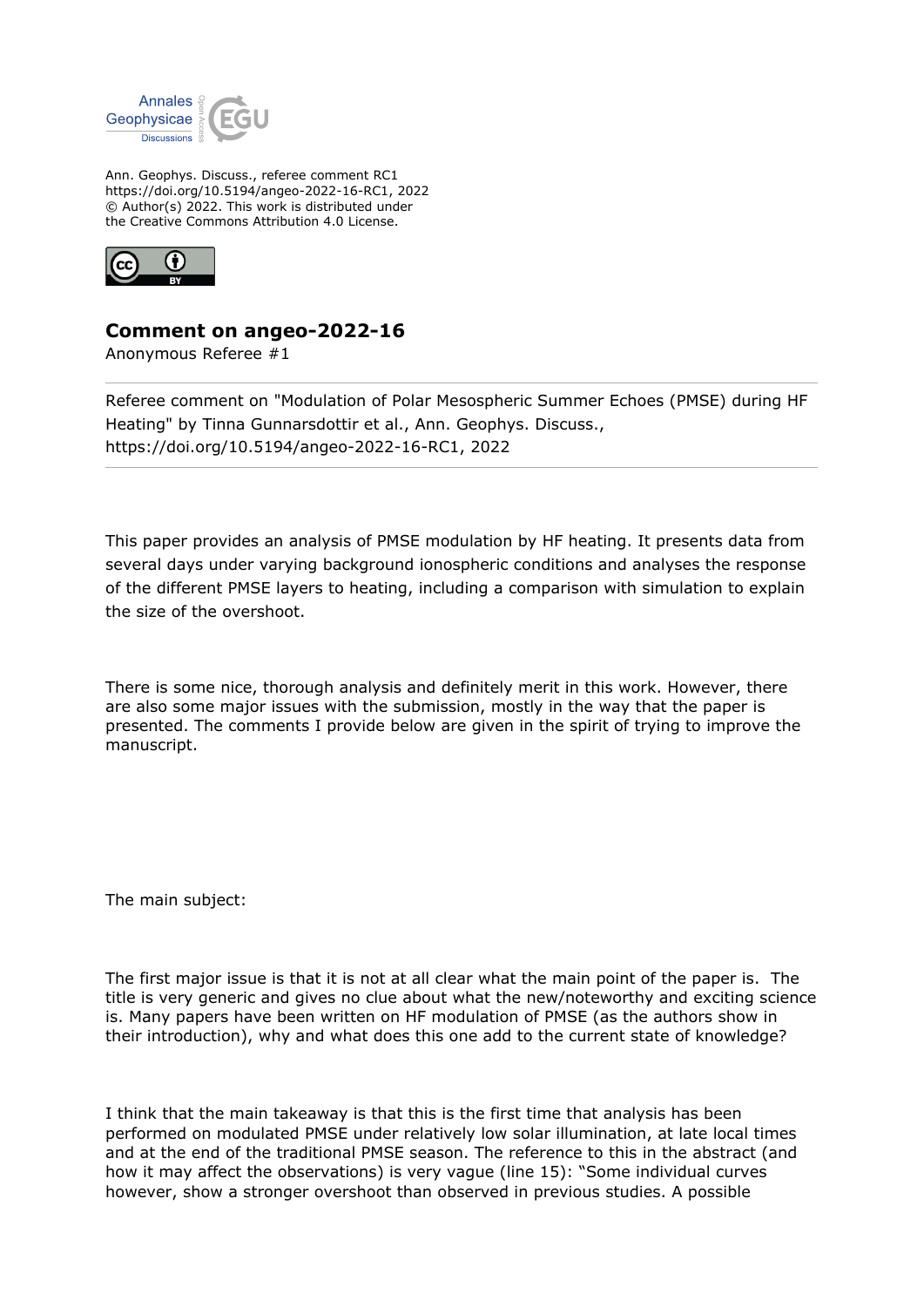explanation for this difference can lie in the dust charging conditions that are different during the night or other conditions might be at play." Essentially you offer a suggestion and then undermine it by saying it might be something else, but without saying what the something else might be.

I highly recommend changing the title to better reflect the main aim/results of the paper (e.g., "Artificial modulation of PMSE during low solar illumination"). I recommend highlighting the unique aspects of the work in the abstract, introduction and discussion. Make it clear why this is different to previous work, or what it does to build on and support it.

In connection to this, the authors often digress into discussions of sporadic E (it is even mentioned in the abstract). This paper is about PMSE and I recommend removing the discussion and analysis of sporadic E since it is a distraction to the main topic (see line 173, lines 232 onwards). You highlight the E layers as an interval of interest in figure 3c and discuss it as Area 3 in Observations 3 (line 195). Please remove this, and simply state that "the layers above 90 km after 22:45 UT are not PMSE, they are examples of Sporadic E" perhaps with a reference. I understand the temptation to discuss interesting features, but it only detracts from the main focus; if there is something noteworthy about this interval, I recommend writing a separate article on it.

The style:

The manuscript reads often reads more like a student report rather than a journal article, a clear example of which is the inclusion of a table of contents. The submission includes a sizeable appendix, which is effectively the same size as the main body of the article. I leave it to the editor to determine whether the appendix is appropriate.

The submission requires significant proof reading for some spelling but mostly for grammar, with attention on the appropriate use of articles ('the', 'a'). I do recognise that English is not the easiest language when it comes to this issue and that it can be far from intuitive, but I note that the paper has experienced authors and at least one who has English as a first language and so I am sure they can be helpful.

Additional Comments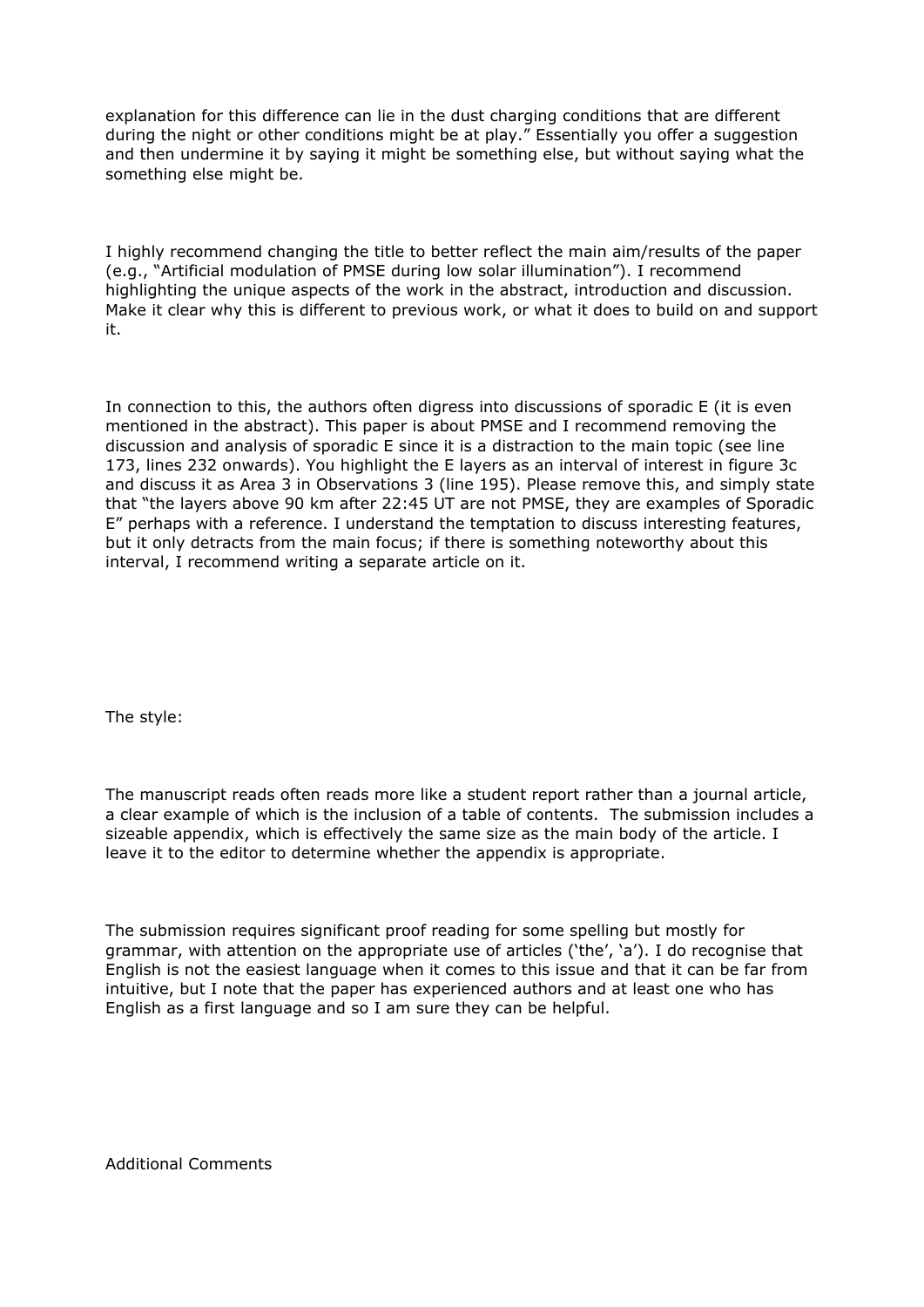Line 61 you give a range of temperatures (130 – 150 K) and then say, 'and lower'. Why not say "150 K and lower".

Line 69: You state that "The charges and sizes of the dust particles are largely unknown". Is this really true or is it more nuanced than that? Lots of work has been done by Havnes (for example - Havnes, O. and Kassa, M.: On the sizes and observable effects of dust particles in polar mesospheric winter echoes, J. Geophys. Res, 114, D09209, doi:10.1029/2008JD011276, 2009.) on examining dust sizes, others have also done a lot (e.g., Rapp, Scales, etc)

Line 71: 'shown' instead of 'suggested'

Line 130 onwards: you describe the observations taking place under dusk and night conditions. This gives the initial impression of some of the observations taking place in darkness, but are they really? You go onto discuss the reduction in solar illumination of an order of magnitude compared to midday in mid-Summer, but I am not sure if a reader would have a feel for what this really means. To put it in context, how does the range of illumination vary through the year (lowest to highest) – where on the range do these observations sit? Did you consider including a sentence on the solar zenith angle (just the average if it doesn't vary much) at the times of the observations? This is a measure that I suspect the readers may be more familiar with and are more likely to intuitively understand the difference in degrees between mid-summer and these observations.

Given that the level of illumination is potentially the major selling point of the paper, it would be wise to make sure the reader understood how unique this might be in terms of past observations.

Line 138: Is it possible to give an estimate of the change in the photo-emission current? Or indicate that is something that you will consider in the analysis. Saying it 'should translate…' without providing more detail seems very vague at this stage.

Line 139 – 144: this section seems to describe observations that were mostly irrelevant. Except for the later comment about lack of NLC limiting likelihood of dust size I would have recommended removing this. This could be shortened to: "weather conditions were poor for measuring NLC, though cameras were operating at Kiruna and Nikkaluokta  $\sim$  200 km south of Tromso) to allow triangulation. During 15/16 August, faint NLC were visible from Kiruna, close to the horizon, but westward of the EISCAT site (closer to Andoya)"

I do have a question about this: how confident are you that the lack of NLC above Tromso was not due to low clouds in the line of site of the camera? This is quite important since your dismissal of larger particle sizes later on relies on this.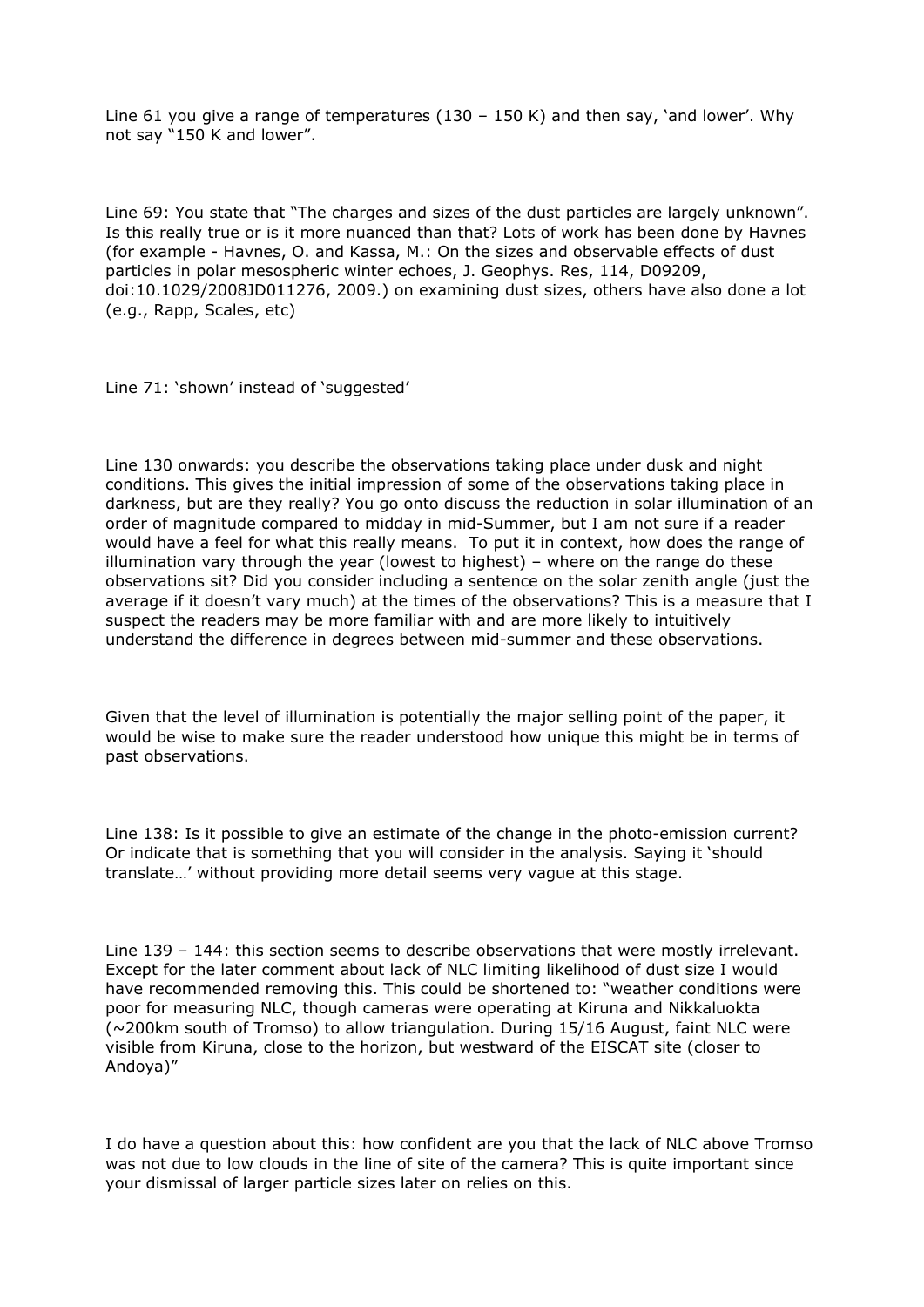Figure 2 and lines 145 onwards: these measurements have been selected as they are closest to the radar measurements at the time of the PMSE observations. This is unacceptably vague, how far away were they? 1 degree of latitude, 2, 10? It is important to give the right context for the reader to judge.

Lines 153-160: I thought it might be useful to include an example of some of the grammatical issues that occur throughout the paper, along with an indication of some alternate wording and removal of over-precise measurements.

"The radar observations were made in *the* zenith direction with the EISCAT VHF (224 MHz) antennas *radar* near Tromsø (69.5*9*°N, 19.2*3*°E). *The VHF and Heating parameters are given in Table 1. Details on the radar experiments were provided by the EISCAT documentation (Tjulin, 2022\*).* EISCAT Heating (Rietveld et al., 1993, 2016) was operated with a vertical beam at 5.423 MHz with a nominal 80 kW per transmitter, which corresponds to Effective Radiated Power (ERP) between 500 and 580 MW. and X-mode polarization was used with *HF pumping in* a sequence of 48 s on and 168 s off. *The beam width of the Heating facility (7°) is much larger than that of the VHF radar (~4°) and given* that the vertical winds and velocity fluctuations of the PMSE are only a few m/s and horizontal winds possibly upto a few 10s m/s (Strelnikova and Rapp, 2011), the radar is always measuring PMSE influenced by the heating."

\*include the documentation as a reference, but make sure you pick the relevant edition for the year of the experiments.

Line 167: remove "we consider the back-scattered power in units…" since you have effectively said this on line 163.

Line 185 onwards: I am curious about the early part of this observation, it is very hard to see because of the scales, but even the weak precipitation from 2000 – 2110 UT seem to shows signs of modulation at higher altitudes. I know that precipitation can show distinct natural modulation that leads to regular Ne patterns, but I wonder if this is a problem with the analysis not fully taking into account that the system power is fluctuating as the heater is turned on and off.

I would also be wary about suggesting the PMSE in (1) 'seems that it was trigged by the heating', beyond the coincidence of timing is there a reason for this speculation?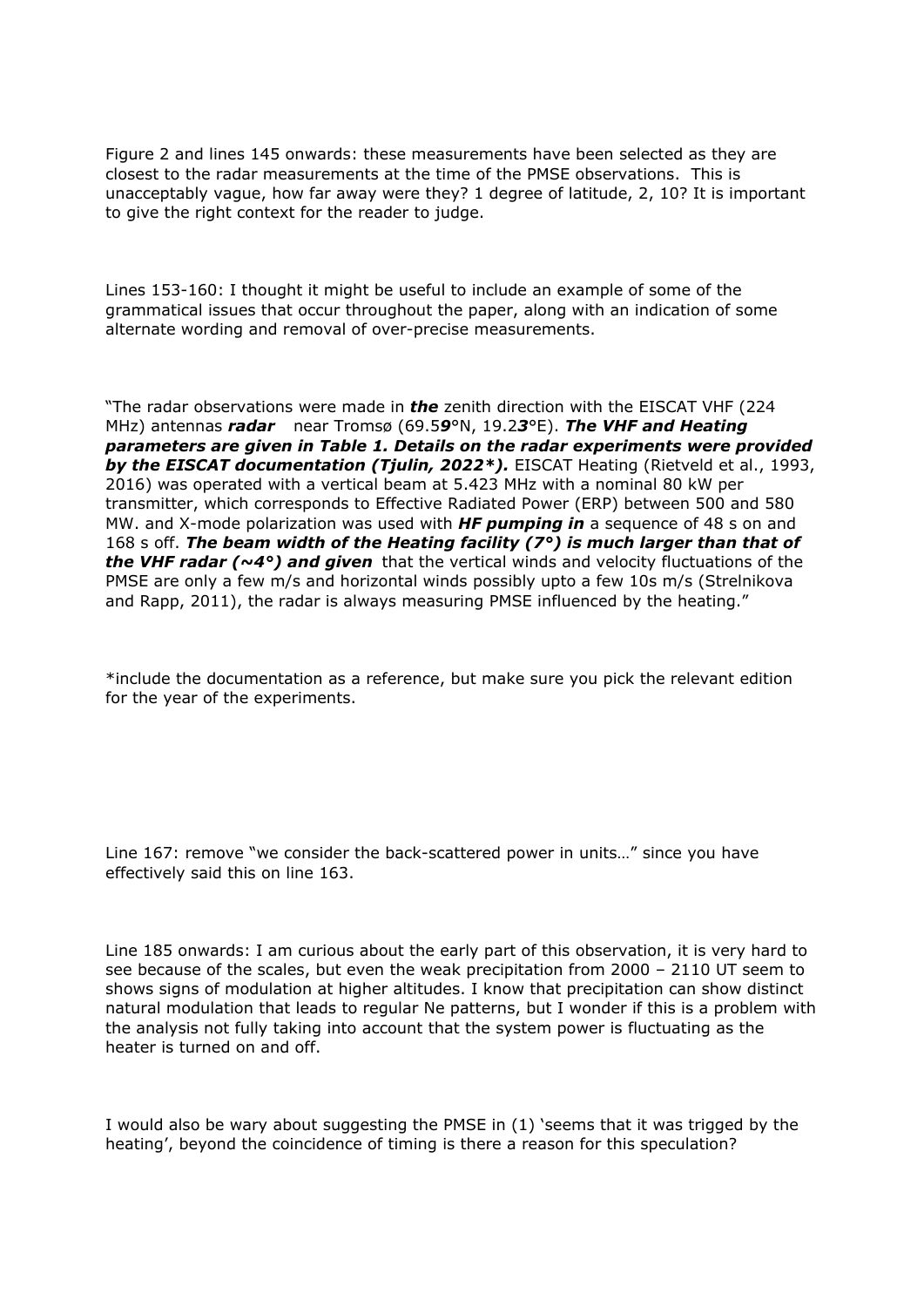Power modulation might also be visible in Observation 3 around 21 UT. Is it possible that this might also be responsible for the modulation of the sporadic E later in that interval, there are hints the striations continue to higher altitudes? I recommend talking to your coauthors Reitveld and Haggstrom to double check whether this might be the case.

Line 220 onwards: if these figures are important enough to discuss in the main text, why are they not included in the main body of the paper?

Line 223: why was this value selected? You discuss the threshold is perhaps too high, in which case why did you not try the analysis with a different threshold and publish that?

Line 262 and elsewhere: when you refer to particular data that you have presented, you should refer to that figure (i.e. fig3c)

Lines 388 onwards: I found the description a bit confusing. When you say that the 'simulations assume an initial plasma temp…' do you mean that you set that as the initial temperature based on the IRI value for that time? Or did you mean that the simulations are hard wired with that temperature which thankfully happened to match what IRI would expect? I assume not the latter but that is sort of how it reads. Also, how confident are you that the IRI temperature is itself reasonable. Did you look at the EISCAT temperatures for heater-off times around the PMSE region to get an estimate for comparison?

How did you determine that 3nm dust particles were the best fit – did you judge it by eye, or did you fit the model to the data by altering the dust size until some measure of best fit was achieved?

Figure 16. Why is the X-axis scale different between the data and the simulation?

Line 472 onwards: is there a way to explore how much of an effect absorption of the heater beam might play? The way this is written you seem to be suggesting that you have an answer for the large overshoot in interval A, but that other effects may be important and perhaps even fully explain the large overshoot, thus negating your initial statement. It is really good to consider other factors and suggest alternative explanations, however it is better if you can provide an indication of how confident you are in your explanation and why. As it stands it sort of reads as if you are saying: "analysis suggests that X can explain the overshoot effect, but it could also be explained by Y instead". Stating uncertainties and explaining the limits of analysis are of course very good, but at the